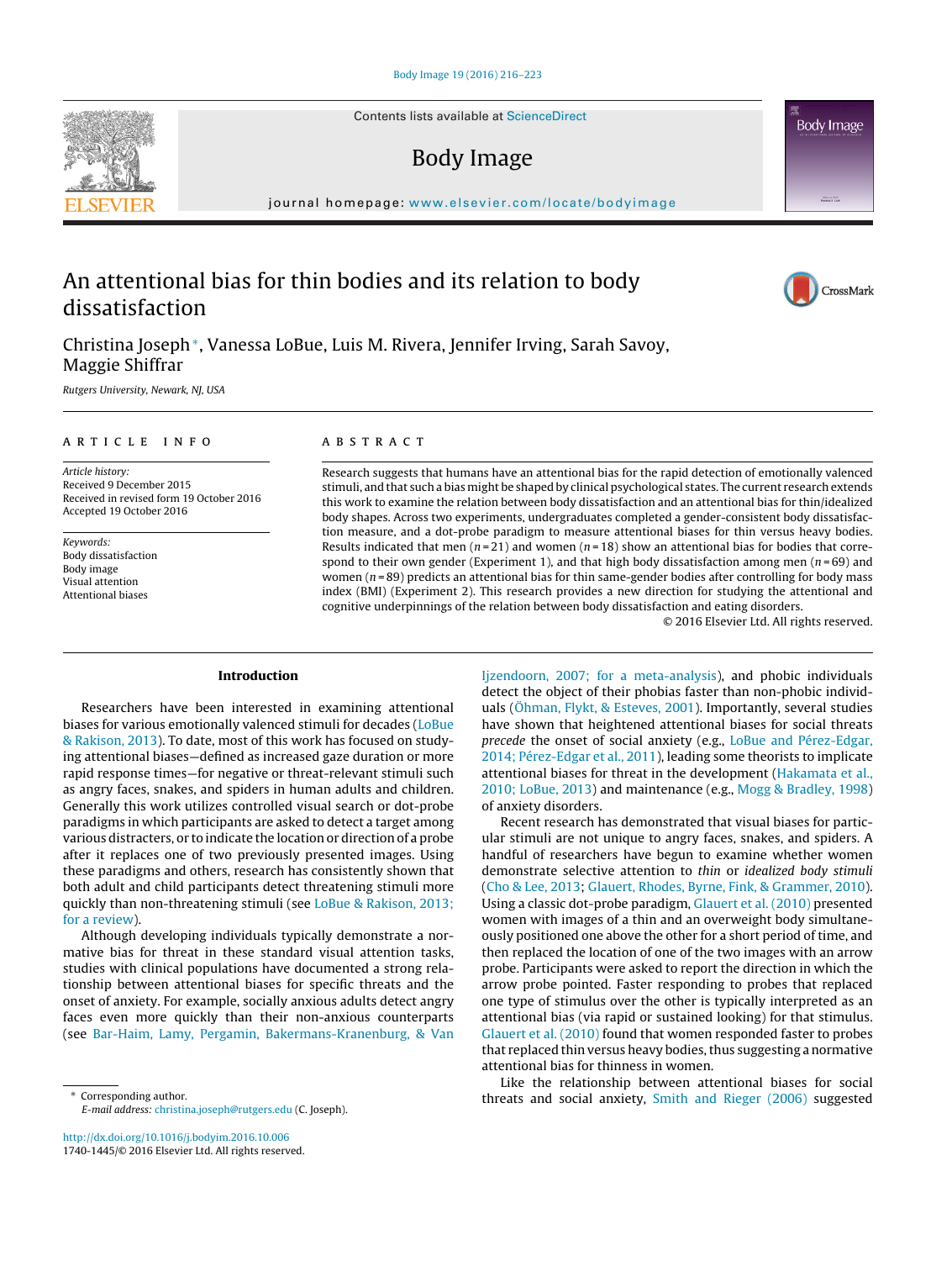<span id="page-1-0"></span>

**Fig. 1.** A. Male and female body stimuli used in Experiment 1. B. Male and female body and object stimuli used in Experiment 2.

that attentional biases for thin body stimuli should be positively related to body dissatisfaction. Body dissatisfaction is the negative self-evaluation of one's physical size, shape, weight, and musculature, and is a well-established predictor of several significant health risks including obesity, depression, eating disorders, and anabolic steroid abuse ([Stice & Shaw, 2002\).](#page-7-0) To test their hypothesis experimentally, Smith and Rieger (2006) induced attentional biases towards negative body shape/weight related words (e.g., enormous, huge, blubber), neutral words (e.g., bottle, radio, glove), and negatively valenced emotion words (e.g., awful, desperate, humiliated) using a similar dot-probe task. Women who were induced to attend to negative body shape/weight related words reported higher levels of body dissatisfaction, while women in the other two conditions (neutral & negative emotion words) did not. This work opened the door to the systematic investigation of whether attentional biases for thin/idealized bodies are related to body dissatisfaction.

The current research examines the perceptual mechanisms, specifically attentional biases, that presumably foster and create body dissatisfaction in both men and women. The first goal was to replicate the findings of [Glauert et al. \(2010\)](#page-6-0) demonstrating an attentional bias—which we define as faster reaction time to an arrow probe—to thin bodies in women, and further, to extend these findings to men. A second and related goal was to ask whether an attentional bias for thin body shapes is related to selfreported levels of body dissatisfaction in both genders. Although body dissatisfaction is most prevalent in women, men also experience significantly high levels of body dissatisfaction ([Olivardia,](#page-6-0) [Pope, Borowiecki, & Cohane, 2004;](#page-6-0) [Pope, Phillips, & Olivardia, 2000;](#page-7-0) [Ridgeway & Tylka, 2005\).](#page-7-0) This raises the question of whether men also exhibit a relation between attentional bias for thin body shapes and body dissatisfaction.

Based on findings by [Smith and Rieger \(2006\), w](#page-7-0)e expected to find that attentional biases for thinness in both men and women are related to body dissatisfaction, with no significant differences based on gender. In other words, individuals who report very high levels of body dissatisfaction and are thus at risk for the development of eating disorders should show a particularly strong attentional bias for thin same-gender bodies. Just as anxious individuals demonstrate a particularly strong bias for threatening faces, we predict that individuals high in body dissatisfaction will show a particularly strong bias for thin same-gender bodies.

## **Experiment 1**

We conducted an initial examination in which new body stimuli were created to determine whether the effects observed in previous work are exclusive to bodies that correspond to the gender of the perceiver. We used a dot-probe methodology identical to that of [Glauert et al. \(2010\)](#page-6-0) with two exceptions. First, [Glauert et al. \(2010\)](#page-6-0) used female body stimuli that were nude and emaciated, which are not typically observed in everyday environments. The stimuli in the current study were created to be more consistent with what one typically sees in the real world. Second, we included both male and female body stimuli. This modification allowed us to examine attentional biases for thin bodies in men, and to determine whether attentional biases are specific to the perception of same-gender bodies or whether they generalize to all human bodies.

#### **Method**

**Participants.** Participants were undergraduate students from Rutgers University Newark. Twenty-one male, mean age 19.8  $(SD = 2.2)$  and 18 female, mean age 20.7  $(SD = 2.2)$ , participated for course credit. The study was approved by Rutgers University IRB. All participants provided written informed consent before initiating the study.

**Stimuli.** The images of the male and female bodies were constructed using visualization software found online at [www.](http://www.myvirtual-model.com) [myvirtual-model.com](http://www.myvirtual-model.com) (see Fig. 1A). We used this software to create realistic, full-body figures of a Caucasian man and a Caucasian woman with different BMIs. Body height (8.5 cm/10.4◦ of visual angle) corresponded to a human body height of 170.2 cm (5 ft, 7 in.), which is between the average height of an American male (175.3 cm; 5 ft, 9 in.) and the average height of an American female (162.6 cm; 5 ft, 4 in.). According to the Centers for Disease Control and Prevention (2000), the average BMIs of adult American men and women are 26.6 and 26.5, respectively, and the BMI range for normal weights in adults is 18.5–24.9. For the thin body stimuli, we used a BMI of 18, just below the healthy weight range (but not emaciated). To create the heavy body stimuli, we used a BMI of 42 for men and 36 for women, values that fall in the obese range (BMIs > 29.9).

For each body type, body postures were presented in four different viewing angles: frontal (0 $\circ$ ), left (90 $\circ$ ), back (180 $\circ$ ), and right (270◦) poses. The figures were clothed in "default underwear" as set by the online program. The male default consisted of gray shorts and no shirt, and the female default consisted of white shorts and a fitted white tank top.

**Stimulus verification.** To ensure that participants readily distinguished between the thin and heavy body stimuli, a separate sample of 19 naïve adult participants viewed and rated the 16 different body images (2 genders  $\times$  4 viewpoints  $\times$  2 BMIs) in a random order, each presented on a separate page. A printout of the male and female stimulus pairs was handed to each participant with the following instructions: "Rate these bodies from 1 (Skinny)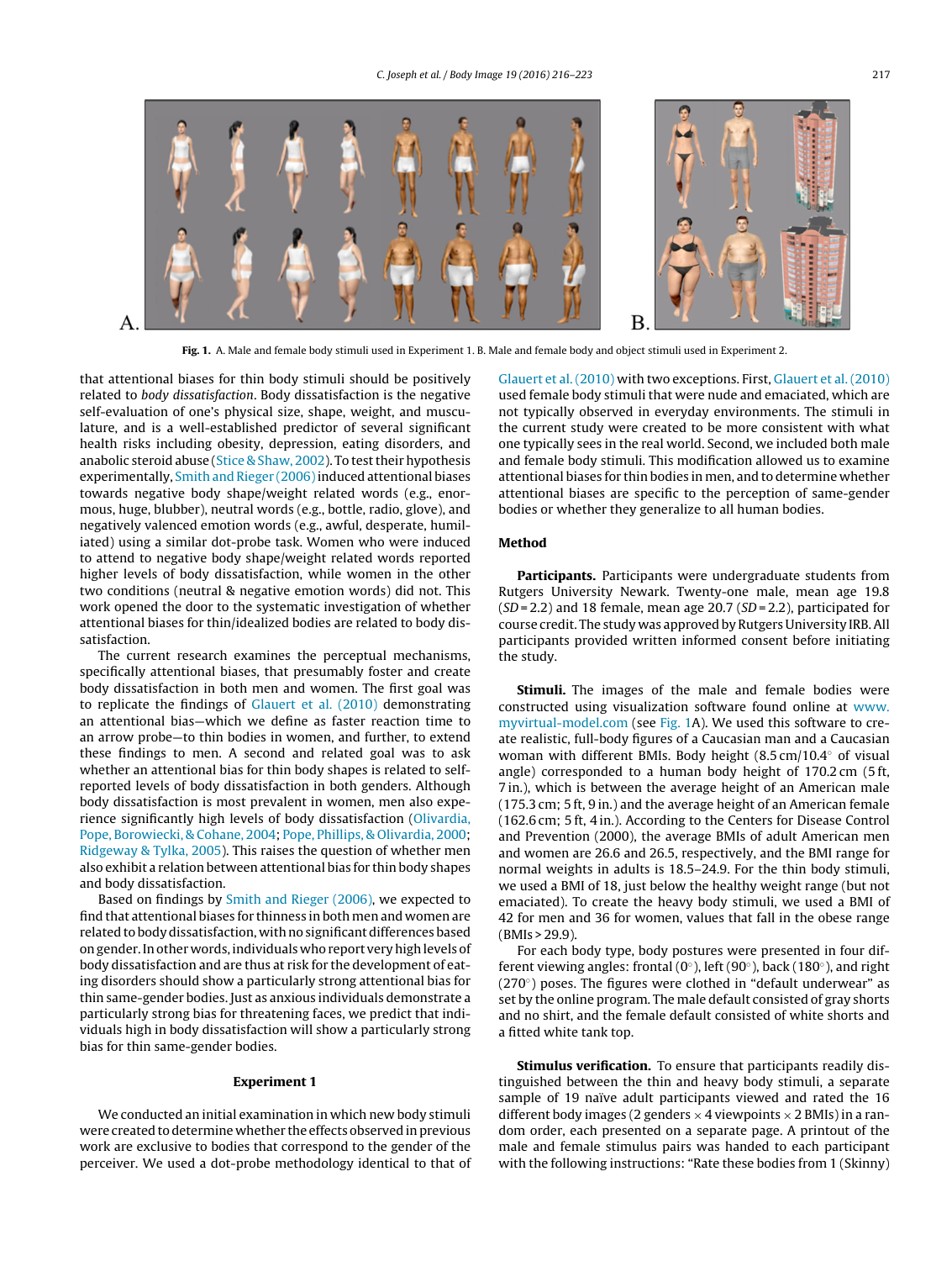to 10 (Heavy) and write down your rating of each body." Pairedsamples t-tests were conducted to evaluate whether the ratings of heavy and thin bodies differed significantly. On average, ratings of the heavy male figures ( $M = 8.2$ ,  $SD = 1.2$ ) were significantly higher than the ratings of the thin male figures ( $M = 2.4$ ,  $SD = 1.07$ ),  $t(18)$  = 18.06,  $p < 0.01$ ,  $d = 5.10$ . Similarly, ratings of heavy female figures ( $M = 6.3$ ,  $SD = 1.2$ ) were significantly higher than the ratings of the thin female figures ( $M = 2.1$ ,  $SD = 1.04$ ),  $t(18) = 12.44$ ,  $p < .01$ ,  $d = 3.74$ 

Apparatus. The stimuli were displayed on a Dell 24" RGB monitor set at a spatial resolution of  $1920 \times 1200$  pixels and a temporal resolution of 60 Hz. The monitor was controlled by a Pentium D 3.00 GHz processor. The experiment was programmed using E-prime 2.0 software (Psychological Software Tools, Inc). The computer monitor was centered at participants' eye level and was positioned at a distance of approximately 46 cm from the participant.

**Body dissatisfaction.** Each participant completed the gender appropriate version of the Body Shape Questionnaire-34 (BSQ-34; [Cooper, Taylor, Cooper, & Fairbum, 1987;](#page-6-0) [Vanado-Sullivan,](#page-7-0) [Horton, & Savoy, 2006\).](#page-7-0) The BSQ-34 is a valid and reliable 34 item self-report measure that assesses levels of body dissatisfaction experienced during the past several weeks ([Rosen, Jones, Ramirez,](#page-7-0) [& Waxman, 1996;](#page-7-0) [Vanado-Sullivan, Horton, & Savoy, 2006\).](#page-7-0) BSQ-34 scores range from 34 to 204 with higher scores indicating higher levels of body dissatisfaction,  $\alpha_{\text{men}}$  = .96;  $\alpha_{\text{woman}}$  = .98.

**Design and procedure.** Each participant was tested individually. They first completed the BSQ-34, and self-reported their height and weight. After completing the questionnaire, participants were seated in front of the computer monitor to begin the dot probe task. First, participants read a set of instructions presented on the computer monitor and clicked a button when they were ready to begin the task. The instructions directed participants to focus on a fixation point (+) in the center of the screen for 1000 milliseconds (ms). Following the fixation point, two bodies appeared for 500 ms, one directly above the other, approximately 4 cm apart and equally distanced from the fixation point. Immediately after, the bodies were replaced with a blank screen containing a 1 cm arrow (facing either left or right) occupying the position of the middle, or belly button region, of one of the bodies. Participants reported with a button press as quickly and accurately as possible whether the arrow pointed to the left or right. The arrow remained on the screen until a response was made. No feedback was given.

Across trials, each pair of body figures always had the same gender and viewpoint, but differed in BMI. In half of the trials the thin body appeared above the heavy body, and in the other half of the trials the heavy body appeared above the thin body. Trials were arranged in 6 blocks of 24 trials for a total of 144 trials. Each block contained only images of either male or female bodies. Blocks alternated between genders, the order of which was counterbalanced across participants. Within each block, trials were presented in a random order and counterbalanced for body pose (front, back, left, and right), location of the thin body (top or bottom), arrow direction (left or right), and arrow location (top or bottom). Once each participant completed the 144 arrow-probe trials, the program automatically indicated to the participant that the experiment had been completed. The entire experiment required approximately 30 min to complete.

Reaction times (ms) for correct arrow direction judgments were averaged across trials. Participants made correct arrow direction judgments on more than 95% of the trials. Consistent with [Glauert](#page-6-0) [et al. \(2010\), b](#page-6-0)ias scores were calculated by subtracting the mean reaction time for arrows that replaced the thin bodies from the



**Fig. 2.** Results of Experiment 1. Positive bias score indicates a bias towards thin stimuli and a negative bias score indicates a bias toward heavy stimuli. Both women and men showed an approaching significant bias for thin same-gender bodies that was greater than zero.

mean reaction time for arrows that replaced the heavy bodies, then this difference was divided by the average of the two means. A positive attentional bias score indicates a bias towards thin bodies, while a negative score indicates a bias towards heavy bodies.

## **Results and Discussion**

Participants' BMIs were calculated from self-reported height and weight by taking weight in kilograms and dividing it by the square of height in meters ( $\text{kg/m}^2$ ). The average male BMI was 23.8 kg/m<sup>2</sup> (SD = 4.75) and the average female BMI was 23.6 kg/m<sup>2</sup>  $(SD = 4.14)$ . Both of these values fall within the normal BMI range, and BMI did not significantly differ between genders,  $t(37) = 0.15$ ,  $p = .89$ . Scores on the body dissatisfaction questionnaire (BSQ-34) ranged from 34 to 125 for men  $(M = 62.2, SD = 24.3)$  and from 34 to 148 for women ( $M = 80$ ,  $SD = 36.1$ ). These BSQ scores are comparable to those reported in previous research (e.g., [Glauert et al., 2010;](#page-6-0) M = 82.2, Experiment 1). BSQ scores of 80 and above indicate a high risk for the development of eating disorders ([Sepulveda, Carrobles,](#page-7-0) [& Gandarillas, 2008\).](#page-7-0) Eight women and five men had BSQ-scores that fell within the high-risk range. Because the number of highrisk participants was so small, we did not include risk group in our analyses reported below. However, we conducted preliminary analyses removing these participants, and the results were the same as when high-risk participants were included. Thus, the analyses below include the entire range, and, given the limited range of BSQ scores, we explored the relation between individual differences in body dissatisfaction and attentional bias.

Preliminary analyses indicated that there were no differences in attentional bias scores between views (frontal, left, back, and right), so data were collapsed across the different orientations. First we examined whether there were gender differences in men and women's attentional bias scores, and whether they demonstrated a greater than zero bias for same-gender thin bodies. Thus, we ran a  $2 \times 2$  repeated measures ANCOVA on attentional bias scores with participant gender (M, F) as a between-subjects factor and stimulus gender (M, F) as a within-subjects factor while controlling for BMI. The ANCOVA yielded a significant interaction between stimulus gender and participant gender on bias scores after controlling for BMI,  $F(1, 36) = 7.50$ ,  $p = .010$ ,  $\eta^2 = .172$  (see Fig. 2). Men demonstrated a higher bias score for male bodies than did women,  $F(1, 38) = 4.97$ ,  $p = .032$ ,  $\eta^2 = .121$ . According to onesample t-tests (one-tailed), men  $(M=0.052, SD=0.175)$  exhibited a bias approaching significance for thin male bodies,  $t(20)$  = 1.365,  $p = .094$ , while women showed a bias approaching significance for heavy male bodies ( $M = -0.068$ ,  $SD = 0.170$ ),  $t(17) = -1.71$ ,  $p = .053$ .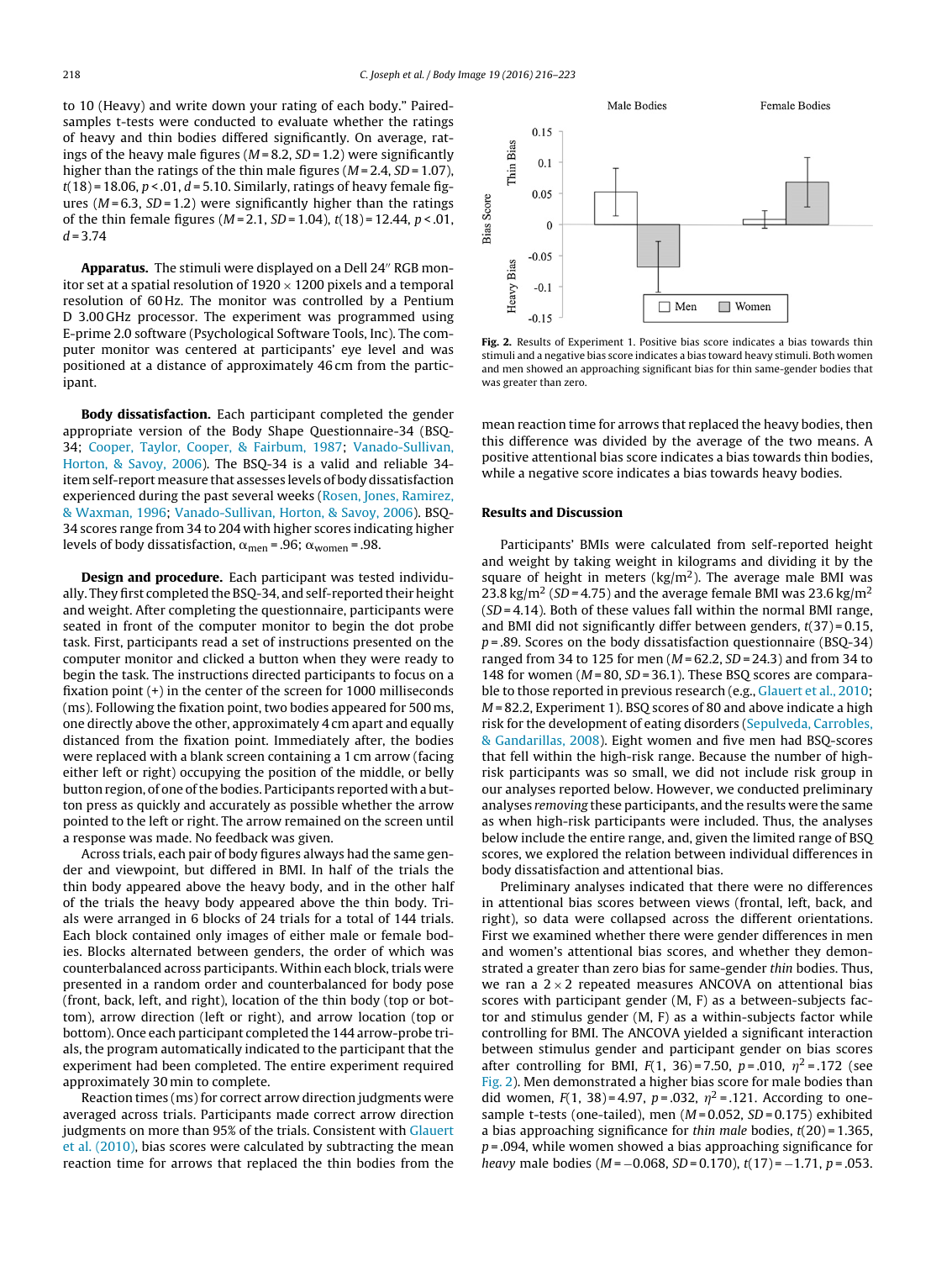There was no significant difference between men and women's response to female bodies,  $F(1, 38) = 2.44$ ,  $p = .127$ ,  $\eta^2 = .063$ . However, like men, women demonstrated a greater than zero bias that was approaching significance for thin female bodies  $(M=0.068,$  $SD = 0.167$ ),  $t(17) = 1.73$ ,  $p = .05$ ; no bias emerged for female bodies in men ( $M = 0.008$ ,  $SD = 0.063$ ),  $t(20) = 0.55$ ,  $p = .294$ . Altogether, our data exhibit some support for an attentional bias for thinness in both men and women that is exclusive to bodies of the same gender as the perceiver.

Next we examined whether body dissatisfaction was related to an attentional bias for same-gender and different-gender bodies after controlling for BMI.We conducted two hierarchical regression analyses in which same-gender and different-gender attentional bias scores served as the outcome variables. For each regression, BMI scores were entered in the first step as a control variable, followed by BSQ scores and participant gender in the second step, and the interaction between participant gender and BSQ scores entered as the third and final step. There were no other significant main or interaction effects,  $Fs < 0.95$ ,  $p > .05$ .

In summary, the primary goal of Experiment 1 was to examine whether women and men demonstrate a biased allocation of visual attention towards thin same-gendered bodies. [Glauert et al. \(2010\)](#page-6-0) found that women in general selectively attended to thin female bodies. Using newly created body stimuli, the current data partly replicates and extend previous research. Both women and men exhibited some evidence of an attentional bias for thin body shapes that was specific to same-gender bodies. However, we did not find a significant relation between attentional biases for thinness and self-reported levels of body dissatisfaction.

There are several plausible reasons for Experiment 1's tenuous results. First, it is possible that the sample size of the current study was too small to yield enough power to detect significant effects. Previous studies consisted of at least 50 participants [\(Glauert et al.,](#page-6-0) [2010\)](#page-6-0) and as noted above, the number of high-risk participants was so small (8 women and 5 men); together, these may explain the null relation between individual differences in body dissatisfaction and attentional biases. Second, it is possible that the stimuli were too weak to elicit a strong relation between body dissatisfaction and attentional biases. The female stimuli in Experiment 1 were clothed in tank tops that covered the majority of the body's torso. Previous research implicates the torso as a critical region in the determination of bodily ideals ([Crossley, Cornelissen, & Tovée,](#page-6-0) [2012\).](#page-6-0) Furthermore, prior research on attentional biases for thin bodies in women used stimuli that were nude, exposing the torso of each figure ([Glauert et al., 2010\).](#page-6-0)

## **Experiment 2**

Experiment 2 sought to address the methodological limitations of Experiment 1 and, thus, provide a stronger examination of whether both men and women demonstrate attentional biases for thin body shapes, particularly among those with high body dissatisfaction (i.e., individuals at high risk for developing eating disorders). The procedure for Experiment 2 was similar to that of Experiment 1 with a few important differences. First, we used a larger sample size in order to recruit more individuals who score high on the BSQ measure. Second, we modified the body stimuli to expose the torso of each of the images in order to make weight differences between the thin and heavy bodies clearer. Third, since participants showed some evidence of a bias for same-gender bodies in Experiment 1, participants only viewed same-gender body stimuli in the current experiment. Instead of viewing opposite gender bodies, we included a new control stimulus (i.e., thin and heavy buildings) to determine if attentional biases for thinness are general to all thin shapes or specific to human bodies of the same gender. Lastly, to calculate BMI, participants' height and weight were measured directly by the experimenter to avoid any potential self-reporting biases.

## **Method**

**Participants.** Participants were undergraduate students from Rutgers University Newark. Sixty-nine males, mean age 21.6  $(SD = 5.3)$  and 89 females, mean age 21.7  $(SD = 5.8)$ , participated for course credit. The study was approved by Rutgers University IRB. All participants provided written informed consent before initiating the study.

**Stimuli.** New realistic full-body male and female figures were created with the same on-line graphic visualization program used in Experiment 1 (see [Fig. 1B\)](#page-1-0). Thin and heavy versions of each body were constructed using the parameters from Experiment 1, except that the BMI of the heavy male bodies was 44 as opposed to 42. The change in BMI was intended to increase the perceptual differences between the thin and heavy male figures. Further, previous research suggests that the torso is a critical region in the determination of bodily ideals [\(Crossley et al., 2012\)](#page-6-0) and should thus be exposed on the stimuli. To accomplish this, male figures were clothed with shorts and no shirt and female figures wore black bikinis exposing the full torso of stimuli. As in Experiment 1, the figures were dressed down to underwear. The female figures wore a bra instead of a tank top to expose more of the torso to match the amount of exposed skin on the shirtless male figures. Skin tone was held constant.

Experiment 2 also included object stimuli consisting of thin and wide buildings. The buildings were constructed to match the vertical and horizontal extents of the human bodies in the thin and heavy conditions. In creating the object stimuli, multiple views of the buildings did not render visual differences. That is, the front, back, left, and right views of the building stimuli were essentially identical. Further, since Experiment 1 found no differences in attentional biases between the various body views, only the frontal views of the bodies and buildings were presented.

**Procedure.** The apparatus and procedure were similar to that of Experiment 1 with three exceptions. First, instead of 6 blocks of 24 trials per block (144 total trials) of the arrow-probe task, participants in the current study completed 3 blocks of only samegender body trials (72 total trials), followed by 3 blocks of building trials (72 total trials). Second, the order of the BSQ and arrowprobe task was counterbalanced across participants to account for any potential measurement and task order effects. Third, the experimenter directly measured participant's height and weight to compute objective and unbiased BMI scores.

## **Results and Discussion**

As in Experiment 1, BMI was calculated from height and weight measurements taken by the experimenter. The average BMI was  $26.0 \text{ kg/m}^2$  for men and  $24.8 \text{ kg/m}^2$  for women. BMI did not significantly differ between genders,  $t(156) = 1.17$ ,  $p = .24$ . Scores on the body dissatisfaction questionnaire (BSQ-34) ranged from 34 to 143 for men ( $M = 71.1$ ,  $SD = 29.6$ ) and from 34 to 148 for women  $(M = 84.6, SD = 32.1, \alpha_{men} = .97; \alpha_{woman} = .97)$ . Forty-five women and twenty-one men (42% of our sample) had BSQ-scores that fell within the high range (80 and above) indicating a high risk for the development of eating disorders ([Sepulveda et al., 2008\).](#page-7-0)

First, we examined whether there were gender differences in men and women's attentional bias scores, and whether they demonstrated a greater than zero bias for same-gender thin bodies. We ran a  $2 \times 2$  repeated measures ANCOVA on attentional bias scores with participant gender (M, F) as a between-subjects factor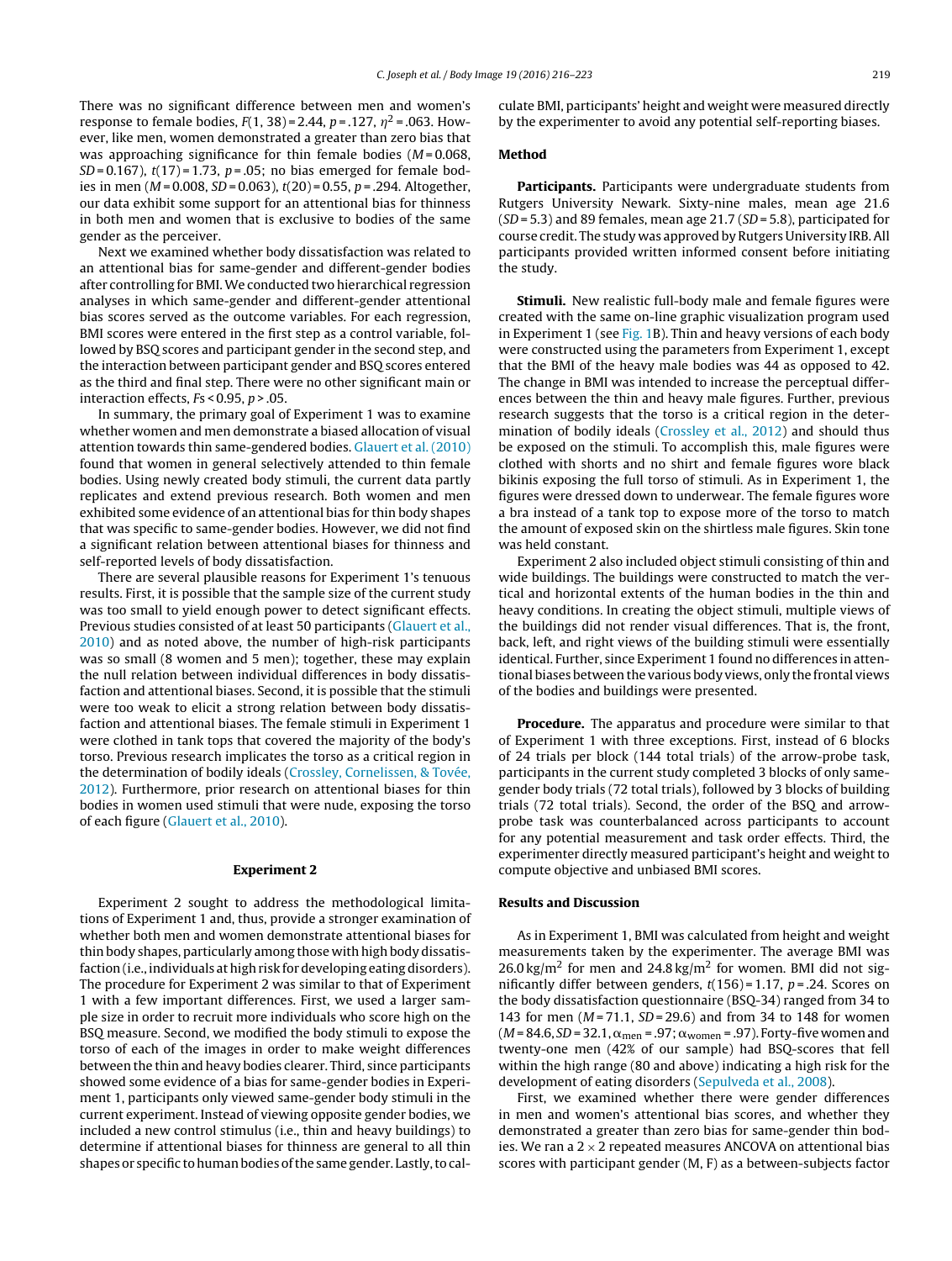

**Fig. 3.** Results of ANOVA from Experiment 2.

and stimulus type (bodies, buildings) as a within-subjects factor while controlling for BMI. The ANCOVA yielded no significant main or interaction effects,  $p > 0.05$ . Next, we ran one-sample t-tests (onetailed) comparing participants' attentional bias scores to zero; all participants demonstrated a significant bias for thin same-gender bodies ( $M = 0.007$ ,  $SD = 0.038$ ),  $t(157) = 2.48$ ,  $p = .007$  (see Fig. 3 for bias scores, and [Fig. 5](#page-5-0) for bias scores separated by gender). By comparison, no such bias emerged for buildings,  $(M = 0.002, SD = 0.033)$ ,  $p = 0.15$ . No order effects were observed,  $p > 0.05$ .

Next we examined whether body dissatisfaction was related to an attentional bias for same-gender thin bodies (but not for building stimuli) after controlling for BMI. To do this, we conducted two hierarchical regression analyses in which attentional bias scores for same-gender bodies and buildings served as the outcome variables. For each regression, BMI scores were entered in the first step as a control variable, followed by BSQ scores and participant gender in the second step, and their interaction in the third and final step. The second step of the model produced a significant BSQ main effect,  $t(157) = 3.23$ ,  $p = .002$ ,  $R^2 = .063$ , demonstrating that, for both men and women, higher levels of body dissatisfaction significantly predicted attentional bias scores for thin same-gender bodies (see [Fig. 5\).](#page-5-0)

To further understand this relation, we ran an ANCOVA on bias scores with risk group (high versus low) as a between-subjects variable and BMI as a covariate, which yielded a significant effect of risk group,  $F(1, 157) = 4.17$ ,  $p = .043$ ,  $\eta^2 = .026$ . Finally, followup one-sample t-tests (one-tailed) confirmed the importance of risk-group in driving men and women's attentional bias for samegender bodies. In the low-risk group, participants did not show a significant bias for thin same-gender bodies,  $(M = 0.003, SD = 0.039)$ ,  $t(92)$  = 0.62,  $p$  = .268. Conversely, in the high risk group, participants did show a bias for thin same-gender bodies,  $(M = 0.014, SD = 0.035)$ ,  $t(66)$  = 3.29, p = .001, that was significantly greater than zero (see Fig. 3 for bias scores, and Fig. 4 for bias scores separated by gender). There were no significant main or interaction effects when the outcome variable was bias scores for buildings,  $F < 0.95$ ,  $p > .05$ . Again, no order effects were observed, p > .05.

In summary, these analyses suggest that both men and women with high body dissatisfaction—i.e., those at high risk for developing eating disorders—show a particularly strong attentional bias toward thin same-gender bodies. This relation was not moderated by the gender of the participant in either the regression or the ANCOVA, demonstrating a consistent relation between body dissatisfaction and attentional biases among men and women.

## **General Discussion**

Body dissatisfaction, or the negative subjective evaluation of the weight or shape of one's own body, is a well-established predictor of several significant health risks including obesity, depression, eating disorders, and anabolic steroid abuse. According to socio-



**Fig. 4.** Results of ANOVA from Experiment 2 by gender. Top. Bias scores collapsed across all men and women. Middle. Results from men and women in the high-risk group only, demonstrating a bias for same-gender bodies that was significantly greater than zero. Bottom. Results from the low-risk group only, showing no significant biases for thin same-gender bodies.

cultural theories of body image, body dissatisfaction arises when individuals compare their body to what they perceive as the "ideal" [\(Heinberg, 1996; Levine & Chapman, 2011;](#page-6-0) [Trottier, Polivy, &](#page-7-0) [Herman, 2007\).](#page-7-0) In general, women (and possibly men) characteristically strive for the thin body ideal that is glamorized in Western media [\(Cohen, 2006; Smolak & Murnen, 2008\),](#page-6-0) and research has suggested that social comparison—specifically, comparing ones own body to one's ideal—gives rise to negative emotions, concerns, and assessments of one's body ([Agras, 2010; Myers & Crowther,](#page-6-0) [2009\).](#page-6-0) The current research was aimed at increasing our understanding of the underlying attentional processes that might lead to the development of body dissatisfaction and subsequent eating disorders.

In two experiments, we examined whether men and women demonstrate an attentional bias for thin bodies, and whether such a bias is related to body dissatisfaction. The results of Experiment 1 partially replicated previous work demonstrating that women have an attentional bias for thin female bodies, and extend it to show a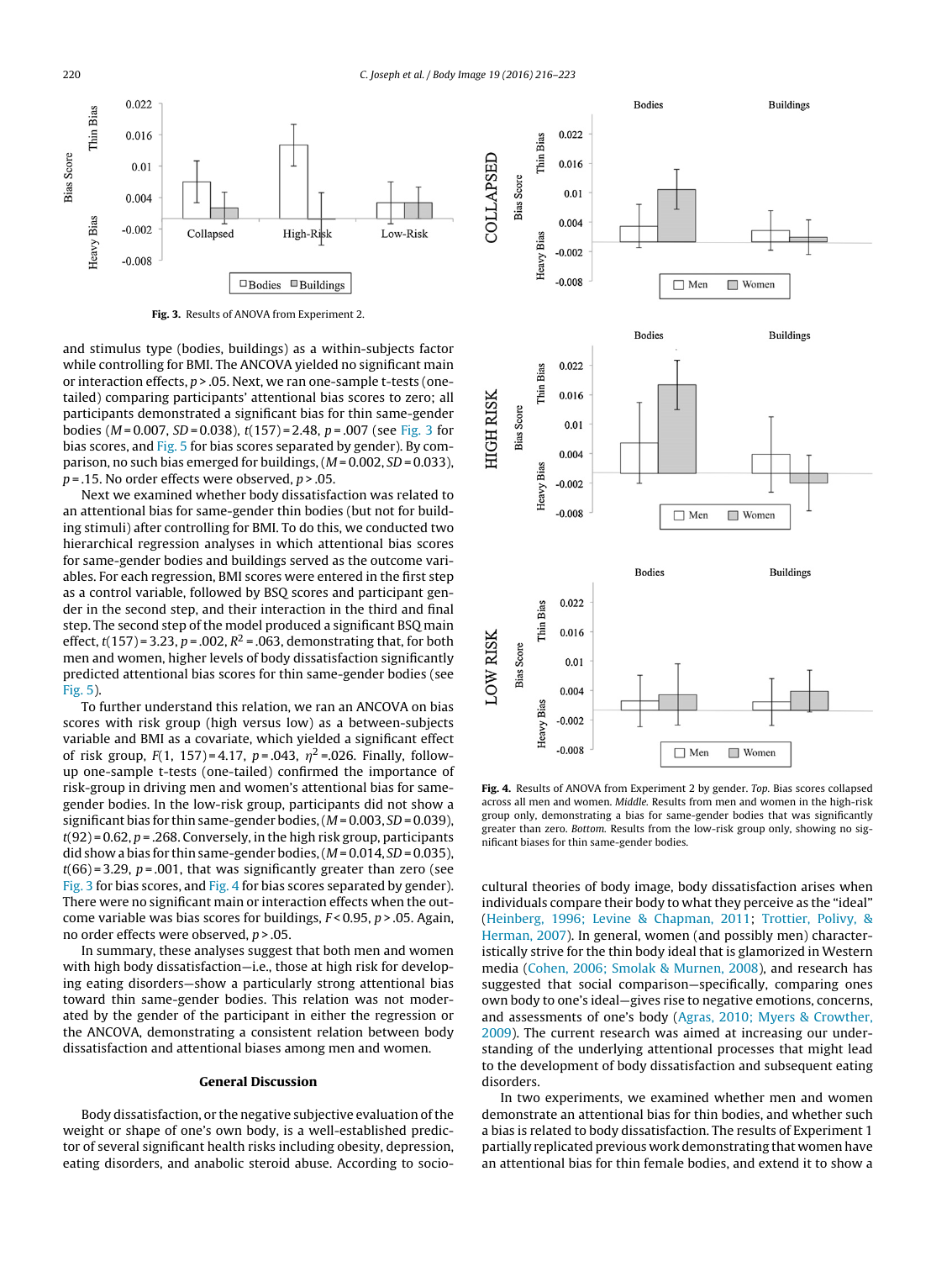<span id="page-5-0"></span>

**Fig. 5.** Results of regression analysis from Experiment 2. Top. Data collapsed across all men and women, demonstrating a significant relationship between bias scores and BSQ. Middle. Results from women only. Bottom. Results from men only.

similar pattern of responding in men. Experiment 2 provides evidence that an attentional bias for thinness is unique to individuals with high levels of body dissatisfaction. These findings are consistent with previous research reporting a bias for thin body shapes in women [\(Glauert et al., 2010\) a](#page-6-0)nd a relation between attentional biases and body dissatisfaction [\(Smith & Rieger, 2006\).](#page-7-0) It is worth noting that 42% of our sample from Experiment 2 had BSQ scores that fell into the high-risk range. Further, the mean BSQ scores we obtained were not necessarily higher than those reported in previous research [\(Glauert et al., 2010\),](#page-6-0) suggesting that a large number of college-aged men and women might commonly fall into this high-risk range.

It is important to note that the relationship between attentional bias scores and body dissatisfaction was found while controlling for the effects of body mass index (BMI), indicating that attentional biases for thinness are driven by individuals' feelings about their bodies and cannot not be accounted for by differences in actual body size relative to perceived size of a stimulus. In other words, our findings suggest the attentional biases for thinness are related to negative thoughts and feelings about one's body and do not simply reflect a perceptual phenomenon. This finding is important because it sheds light on the fact that body dissatisfaction entails more than just being physically bigger or smaller than an ideal body, but that the subjective, experienced difference between a person and the ideal has an aversive emotional effect on an individual.

Further, the current findings extend previous work by demonstrating that individuals with high levels of body dissatisfaction have an attentional bias for thin same-gender bodies in particular, and that such a bias does not generalize to thin shapes (i.e., buildings) or bodies of the opposite gender. These findings are in line with classic theories of social comparison positing that individuals generally compare themselves to similar others. Based on [Festinger's classic view \(1954\), i](#page-6-0)ndividuals actively search out standards to which they can compare themselves. Indeed, previous research suggests that women frequently compare their own bodies to the bodies of thin women, despite the fact that such comparisons might be damaging to their self-image [\(Engeln-Maddox,](#page-6-0) [2005;](#page-6-0) [Leahey, Crowther, & Mickelson, 2007\).](#page-6-0) Thus, considering that women, for example, are more likely to seek out and compare their own bodies to those of other women and not to those of men, it is not surprising that attentional biases for thinness was specific to thin same-gender bodies [\(Kruglanski & Mayseless, 1990\).](#page-6-0)

The current study has implications for the design of future interventions aimed at reducing attentional biases for thin/idealized bodies and potentially reducing body dissatisfaction. Given that attentional biases for threat-relevant stimuli have been implicated as an underlying mechanism in causing clinical anxiety, researchers have hypothesized that reducing attentional biases for threat might also then be an effective method in reducing anxiety [\(Craske &](#page-6-0) [Pontillo, 2001; Hakamata et al., 2010\).](#page-6-0) Using the classic dot-probe methodology, several studies have demonstrated that highly anxious individuals who are trained to repeatedly direct their attention away from threatening stimuli (e.g., respond to dot probes that appeared in the place of neutral as opposed to threatening words or faces) show a reduced attentional bias for threat after training, and report significantly lower levels of anxiety than before training (see [Hakamata et al., 2010; for a meta-analysis\).](#page-6-0) Such a procedure—called Attention Bias Modification Treatment—is now being piloted as a treatment for several types of clinical anxiety. Future research can use similar methods aimed at reducing attentional biases for thin/idealized bodies, and thereby potentially reducing body dissatisfaction as well.

Although this work is an important first step in studying the relationship between body dissatisfaction and biased attention, it is only a first step, and opens the door to various possibilities for future research. First, our use of the arrow-probe paradigm does not allow us to differentiate between whether participants responded faster to thin stimuli or whether they were simply looking longer at them. Here we defined an attentional bias as faster responding to the arrow probe, which could indicate either faster or longer looking, but future studies using an eye-tracker can allow us to make this distinction and examine the mechanisms (e.g., rapid attention towards thin bodies versus difficulty disengaging from thin bodies) by which men and women respond more quickly to thin same-gender stimuli.

Second, although we report a significant relation between attentional biases for thin same-gender bodies and body dissatisfaction (Experiment 2), [Glauert et al. \(2010\)](#page-6-0) reported that women with a reduced attentional bias toward thin bodies exhibited greater levels of body dissatisfaction. It is unclear why such differences were found. One possibility is that [Glauert et al. \(2010\)](#page-6-0) used body stimuli that were emaciated, which might have produced different patterns of responding than the bodies used here, which were thin but not emaciated. Further, their sample was predominantly made up of Caucasian women, and although we did not collect demographic information on participants, another possibility is that individual differences may have contributed to differences among our results and those of [Glauert et al. \(2010\). I](#page-6-0)ndeed, adults have varied experiences with exposure to thin versus heavy body stimuli based on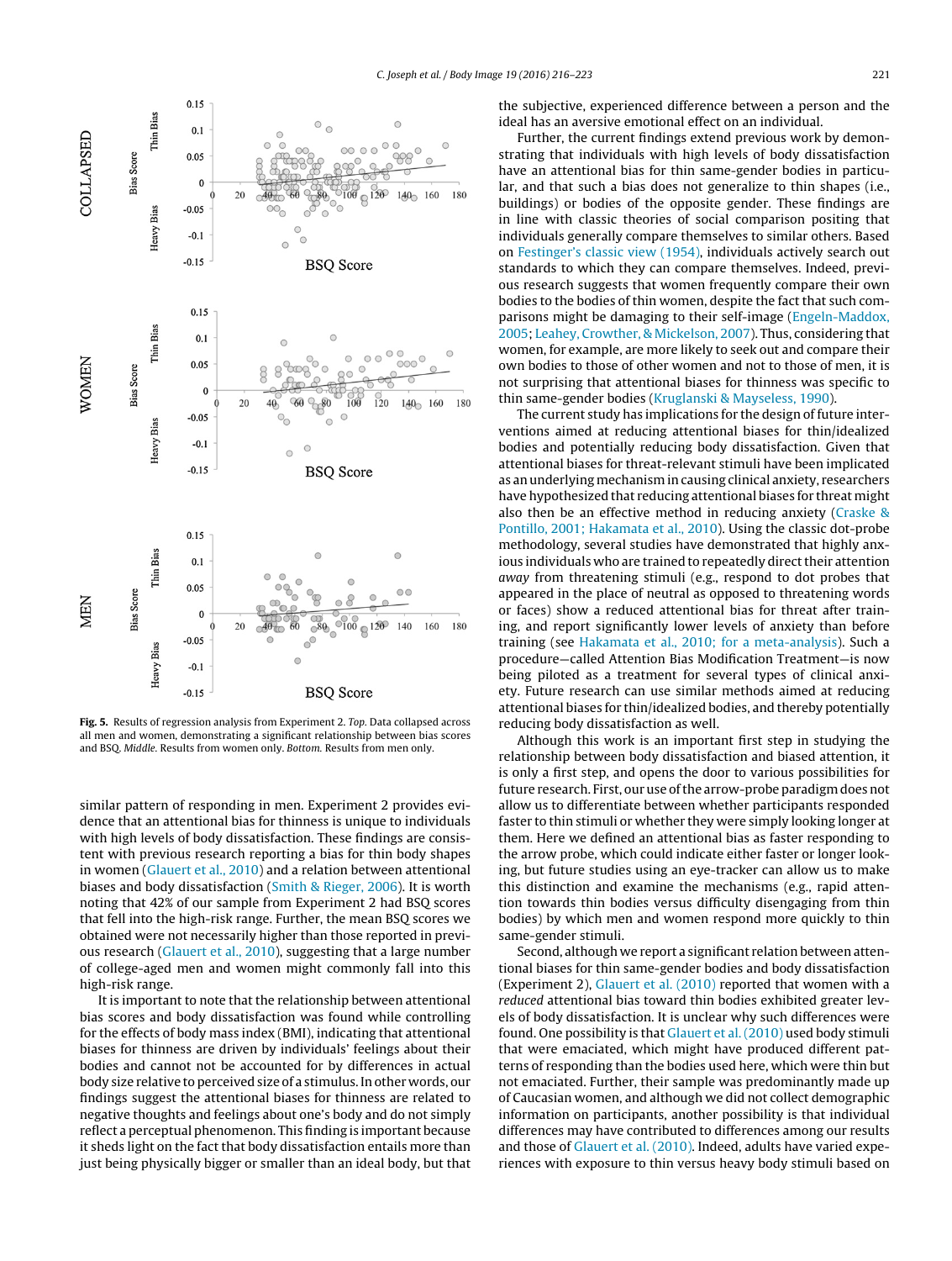<span id="page-6-0"></span>cultural factors, and for example, might be more heavily exposed to thin women's bodies in Western media than thin men's bodies. Future research should examine individual differences based on experience, race/ethnicity, and sexual orientation that may moderate the relation between attentional biases for thinness and body dissatisfaction and thus demonstrate the boundary conditions of this relation.

One final direction for future research is to examine the relation between attentional biases and body dissatisfaction developmentally. Although we were able to identify attentional biases for thin bodies in adults, it is likely that such a bias is acquired early in development. Sadly, body dissatisfaction has already been documented in girls and boys as young as 6 years of age (e.g., Lowes & Tiggemann, 2003; Ricciardelli & McCabe, 2001). Experimental research indicates that exposure to Barbie dolls—who's waists are 39% smaller, proportionally, than the waists of anorexic patients [\(Rogers, 1999\)—](#page-7-0)increases body dissatisfaction in young girls (Dittmar, Halliwell, & Ive, 2006), and exposure to impossibly muscular action figures like Superman and G.I. Joe increases body dissatisfaction in boys (Bartlett et al., 2005). Thus, it is likely that the relationship between body dissatisfaction and attentional bias for thin bodies does not begin in adulthood. A developmental examination of when attentional biases for thin bodies begin might be informative for when to implement potential intervention strategies.

In conclusion, the current findings provide evidence for a meaningful relationship between attentional biases and body dissatisfaction in women and men. Establishing this relation is important for future interventions aimed at reducing body dissatisfaction and its associated clinical disorders. Indeed, body dissatisfaction consistently predicts several major health risks including depression, obesity, body dysmorphic disorder, and anabolic steroid use (e.g., APA, 2013; Hildebrandt, Langenbucher, Lai, Loeb, & Hollander, 2011; Kanayama, Pope, & Hudson, 2001; Keel & Klump, 2003; Thompson, 2004; Tylka, 2004) as well as the likelihood of plastic surgery (Crerand, Franklin, & Sarwer, 2006). Further, body dissatisfaction is considered one of the best predictors of the development and persistence of eating disorders such as anorexia nervosa and bulimia nervosa (e.g., Keel et al., 2003; [Thompson, Heinberg, Altabe, & Tantleff-Dunn, 1999;](#page-7-0) [Tylka, 2004;](#page-7-0) [Wilson, 1999\).](#page-7-0) It is again worth noting that almost half the sample (42% of men and women) from Experiment 2 exhibited high-risk levels of body dissatisfaction. Considering the predictive power of body dissatisfaction for eating disorders and other maladaptive behaviors, and the high incidence of body dissatisfaction in our college-aged sample, this line of research provides a promising new direction for studying the attentional and cognitive underpinnings of various emotional and clinical issues.

## **Acknowledgements**

The authors thank Adam Doerrfeld for his assistance and the Minority Biomedical Research Support Program (MBRS) for partial funding to conduct this research.

#### **References**

- Agras, W. S. (Ed.). (2010). The oxford handbook of eating disorders. New York: Oxford Library of Psychology. Oxford University Press Inc. [http://dx.doi.org/10.1002/](dx.doi.org/10.1002/erv.1057) [erv.1057](dx.doi.org/10.1002/erv.1057)
- American Psychiatric Association. (2013). Diagnostic and statistical manual of mental disorders: DSM-5. Washington, D.C: American Psychiatric Association. [http://dx.](dx.doi.org/10.1176/appi.books.9780890425596) [doi.org/10.1176/appi.books.9780890425596](dx.doi.org/10.1176/appi.books.9780890425596)
- Bar-Haim, Y., Lamy, D., Pergamin, L., Bakermans-Kranenburg, M. J., & Van Ijzendoorn, M. H. (2007). Threat-related attentional bias in anxious and nonanxious individuals: A meta-analytic study. Psychological Bulletin, 133, 1–24. [http://dx.doi.org/](dx.doi.org/10.1037/0033-2909.133.1.1) [10.1037/0033-2909.133.1.1](dx.doi.org/10.1037/0033-2909.133.1.1)
- Cho, A., & Lee, J. H. (2013). Body dissatisfaction levels and gender differences in attentional biases toward idealized bodies. Body Image, 10, 95–102. [http://dx.](dx.doi.org/10.1016/j.bodyim.2012.09.005) [doi.org/10.1016/j.bodyim.2012.09.005](dx.doi.org/10.1016/j.bodyim.2012.09.005)
- Cooper, P. J., Taylor, M. J., Cooper, Z., & Fairbum, C. G. (1987). The development and validation of the Body Shape Questionnaire. International Journal of Eating Disorders, 6, 485–494. [http://dx.doi.org/10.1002/1098-108X\(198707\)6:4<485:AID-](dx.doi.org/10.1002/1098-108X(198707)6:4<485:AID-EAT2260060405>3.0.CO;2-O)[EAT2260060405>3.0.CO;2-O](dx.doi.org/10.1002/1098-108X(198707)6:4<485:AID-EAT2260060405>3.0.CO;2-O)
- Cohen, S. B. (2006). Media exposure and the subsequent effects on body dissatisfaction, disordered eating, and drive for thinness: a review of the current research. Mind Matters. The Wesleyan Journal of Psychology, 1, 57–71.
- Craske, M. G., & Pontillo, D. C. (2001). Cognitive biases in anxiety disorders and their effect on cognitive-behavioral treatment. Bulletin of the Menninger Clinic, 65, 58–77. [http://dx.doi.org/10.1521/bumc.65.1.58.18708](dx.doi.org/10.1521/bumc.65.1.58.18708)
- Crerand, C. E., Franklin, M. E., & Sarwer, D. B. (2006). Body dysmorphic disorder and cosmetic surgery. Plastic and Reconstructive Surgery, 118, 167–180. [http://dx.doi.](dx.doi.org/10.1097/01.prs.0000242500.28431.24) [org/10.1097/01.prs.0000242500.28431.24](dx.doi.org/10.1097/01.prs.0000242500.28431.24)
- Crossley, K. L., Cornelissen, P. L., & Tovée, M. J. (2012). What is an attractive body? Using an interactive 3d program to create the ideal body for you and your partner. PLoS One, 7, e50601. [http://dx.doi.org/10.1371/journal.pone.0050601](dx.doi.org/10.1371/journal.pone.0050601)
- Dittmar, H., Halliwell, E., & Ive, S. (2006). Does Barbie make girls want to be thin? The effect of experimental exposure to images of dolls on the body image of 5 to 8- year old girls. Developmental Psychology, 42, 283–292. [http://dx.doi.org/10.](dx.doi.org/10.1037/0012-1649.42.6.1258) [1037/0012-1649.42.6.1258](dx.doi.org/10.1037/0012-1649.42.6.1258)
- Engeln-Maddox, R. (2005). Cognitive responses to idealized media images of women: The relationship of social comparison and critical processing to body image disturbance in college women. Journal of Social and Clinical Psychology, 24, 1114–1138. [http://dx.doi.org/10.1521/jscp.2005.24.8.1114](dx.doi.org/10.1521/jscp.2005.24.8.1114)
- Festinger, L. (1954). A theory of social comparison processes. Human Relations, 7, 117–140. [http://dx.doi.org/10.1177/001872675400700202](dx.doi.org/10.1177/001872675400700202)
- Glauert, R., Rhodes, G., Byrne, S., Fink, B., & Grammer, K. (2010). Body dissatisfaction and attentional bias to thin bodies. International Journal of Eating Disorders, 43, 42–49. [http://dx.doi.org/10.1002/eat.20663](dx.doi.org/10.1002/eat.20663)
- Hakamata, Y., Lissek, S., Bar-Haim, Y., Britton, J. C., Fox, N. A., Leibenluft, E.,...& Pine, D. S. (2010). Attention bias modification treatment: A meta-analysis toward the establishment of novel treatment for anxiety. Biological Psychiatry, 68, 982–990. [http://dx.doi.org/10.1016/j.biopsych.2010.07.021](dx.doi.org/10.1016/j.biopsych.2010.07.021)
- Heinberg, L. J. (1996). Theories of body image disturbance: Perceptual, developmental, and sociocultural factors. In J. K. Thompson (Ed.), Body image, eating disorders, and obesity: An integrative guide for assessment and treatment (pp. 27–47).Washington, DC: American Psychological Association. [http://dx.doi.org/](dx.doi.org/10.1037/10502-002) [10.1037/10502-002](dx.doi.org/10.1037/10502-002)
- Hildebrandt, T., Langenbucher, J.W., Lai, J. K., Loeb, K. L., & Hollander, E. (2011). Development and validation of the appearance and performance enhancing drug use schedule. Addictive Behaviors, 36, 949–958. [http://dx.doi.org/10.1016/j.addbeh.](dx.doi.org/10.1016/j.addbeh.2011.05.002) [2011.05.002](dx.doi.org/10.1016/j.addbeh.2011.05.002)
- Kanayama, G., Pope, H. G., & Hudson, J. I. (2001). Body image drugs: A growing psychosomatic problem. Psychotherapy and Psychosomatics, 70, 61–65. [http://](dx.doi.org/10.1159/000056228) <dx.doi.org/10.1159/000056228>
- Keel, P. K., & Klump, K. L. (2003). Are eating disorders culture-bound syndromes? Implications for conceptualizing their etiology. Psychological Bulletin, 129, 747–769. [http://dx.doi.org/10.1037/0033-2909.129.5.747](dx.doi.org/10.1037/0033-2909.129.5.747)
- Keel, P. K., Dorer, D. J., Eddy, K. T., Franko, D., Charatan, D. L., & Herzog, D. B. (2003). Predictors of mortality in eating disorders. Archives of General Psychiatry, 60, 179–183. [http://dx.doi.org/10.1001/archpsyc.60.2.179](dx.doi.org/10.1001/archpsyc.60.2.179)
- Kruglanski, A. W., & Mayseless, O. (1990). Classic and current social comparison research: Expanding the perspective. Psychological Bulletin, 108, 195–208. [http://](dx.doi.org/10.1037/0033-2909.108.2.195) <dx.doi.org/10.1037/0033-2909.108.2.195>
- Leahey, T. M., Crowther, J. H., & Mickelson, K. D. (2007). The frequency, nature, and effects of naturally occurring appearance-focused social comparisons. Behavior Therapy, 38, 132–143. [http://dx.doi.org/10.1016/j.beth.2006.06.004](dx.doi.org/10.1016/j.beth.2006.06.004)
- Levine, M. P., & Chapman, K. (2011). Media influences on body image. In T. F. Cash & L. Smolak (Eds.), Body image: A handbook of science, practice, and prevention (2nd ed., pp. 101–109). New York, NY: Guilford Press.
- LoBue, V. (2013). What are we so afraid of? How early attention shapes our most common fears. Child Development Perspectives, 7, 38–42. [http://dx.doi.org/10.](dx.doi.org/10.1111/cdep.12012) [1111/cdep.12012](dx.doi.org/10.1111/cdep.12012)
- LoBue, V., & Pérez-Edgar, K. (2014). Sensitivity to social and non-social threats in temperamentally shy children at-risk for anxiety. Developmental Science, 17, 239–247. [http://dx.doi.org/10.1111/desc.12110](dx.doi.org/10.1111/desc.12110)
- LoBue, V., & Rakison, D. H. (2013). What we fear most: A developmental advantage for threat-relevant stimuli. Developmental Review, 33, 285–303. [http://dx.doi.](dx.doi.org/10.1016/j.dr.2013.07.005) [org/10.1016/j.dr.2013.07.005](dx.doi.org/10.1016/j.dr.2013.07.005)
- Lowes, J., & Tiggemann, M. (2003). Body dissatisfaction, dieting awareness and the impact of parental influence in young children. British Journal of Health Psychology, 8, 135–147. [http://dx.doi.org/10.1348/135910703321649123](dx.doi.org/10.1348/135910703321649123)
- Mogg, K., & Bradley, B. P. (1998). A cognitive-motivational analysis of anxiety. Behaviour Research and Therapy, 36, 809–848. [http://dx.doi.org/10.1016/s0005-](dx.doi.org/10.1016/s0005-7967(98)00063-1) [7967\(98\)00063-1](dx.doi.org/10.1016/s0005-7967(98)00063-1)
- Myers, T. A., & Crowther, J. H. (2009). Social comparison as a predictor of body dissatisfaction: A meta-analytic review. Journal of Abnormal Psychology, 118, 683–698. [http://dx.doi.org/10.1037/a0016763](dx.doi.org/10.1037/a0016763)
- Öhman, A., Flykt, A., & Esteves, F. (2001). Emotion drives attention: Detecting the snake in the grass. Journal of Experimental Psychology: General, 130, 466–478. [http://dx.doi.org/10.1037/0096-3445.130.3.466](dx.doi.org/10.1037/0096-3445.130.3.466)
- Olivardia, R., Pope, H. G., Jr, Borowiecki, J. J., III, & Cohane, G. H. (2004). Biceps and body image: The relationship between muscularity and self-esteem, depression,